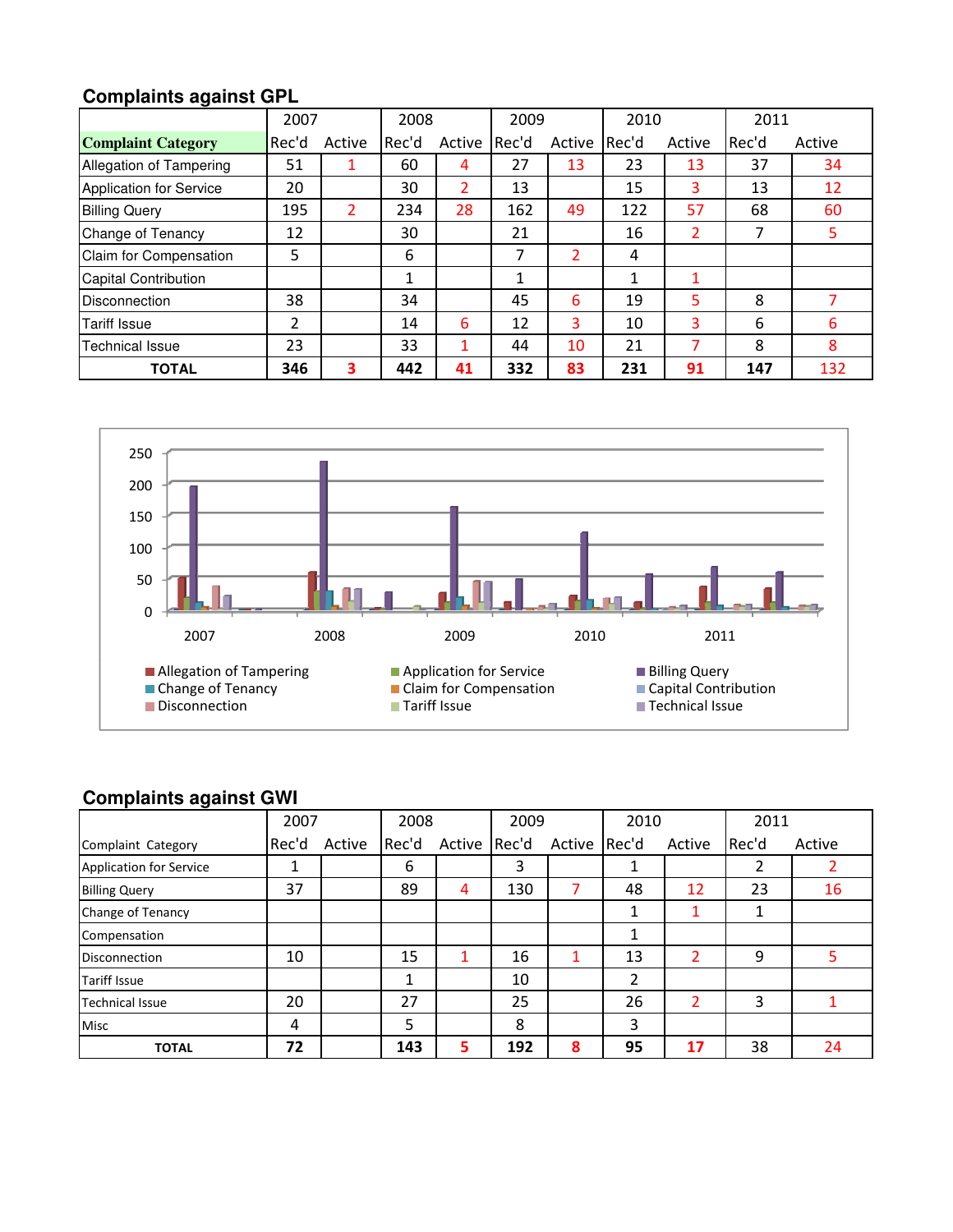

#### **Complaints against GTT**

|                                | 2007  |        | 2008  |        | 2009  |              | 2010 |        | 2011  |        |
|--------------------------------|-------|--------|-------|--------|-------|--------------|------|--------|-------|--------|
| Complaint Category             | Rec'd | Active | Rec'd | Active | Rec'd | Active Rec'd |      | Active | Rec'd | Active |
| <b>Application for Service</b> | 19    |        | 18    |        | 15    |              | 9    |        |       |        |
| <b>Billing Query</b>           | 13    |        | 10    |        | 9     |              | 4    |        |       |        |
| <b>Disconnection</b>           | 2     |        |       |        | 3     |              |      |        |       |        |
| <b>Tariff Issue</b>            |       |        |       |        |       |              |      |        |       |        |
| <b>Technical Issue</b>         | 20    |        | 46    |        | 35    |              | 28   |        | 15    |        |
| Transfer of Service            | 6     |        | 5     |        | 4     |              |      |        | 2     |        |
| Misc                           | 8     |        | 5     |        | 8     |              | 4    |        |       |        |
| <b>TOTAL</b>                   | 68    |        | 85    |        | 74    |              | 47   | 3      | 21    | q      |